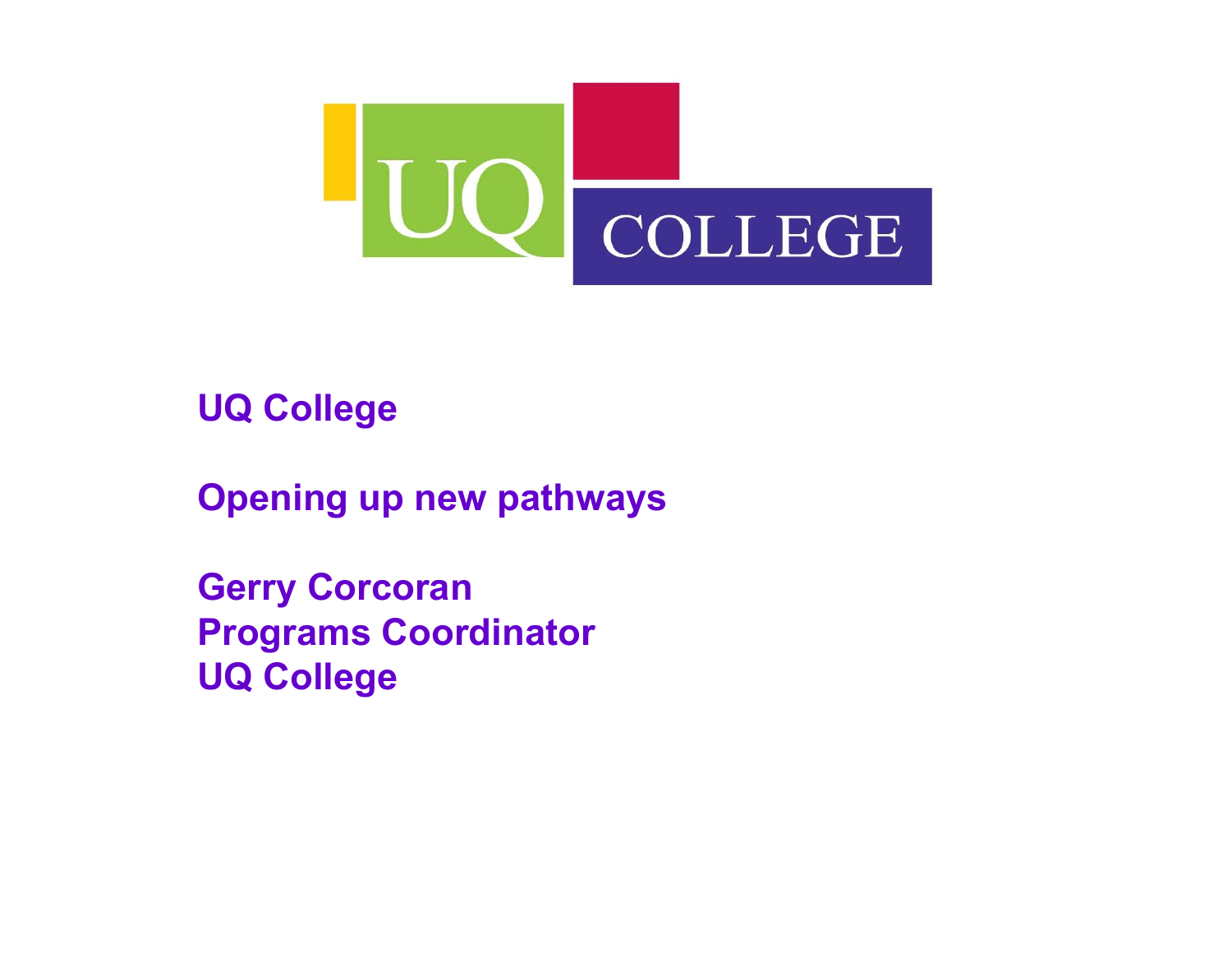

### University of Queensland









- $\blacktriangleright$ Began as a University in 1910
- $\blacktriangleright$ 2010, 43 731 students
- $\sum_{i=1}^{n}$ 6300 EFT staff
- $\sum_{i=1}^{n}$ Major campuses in St Lucia, Ipswich, Gatton and Herston
- Already dual sector provider through its Institute for Continuing<br>
and FESOL Education and Cotton Vecetianal Education Control and TESOL Education and Gatton Vocational Education Centre
- $\blacktriangleright$  UQ has a responsibility to provide tertiary and higher education within the Western Corridor – west of Brisbane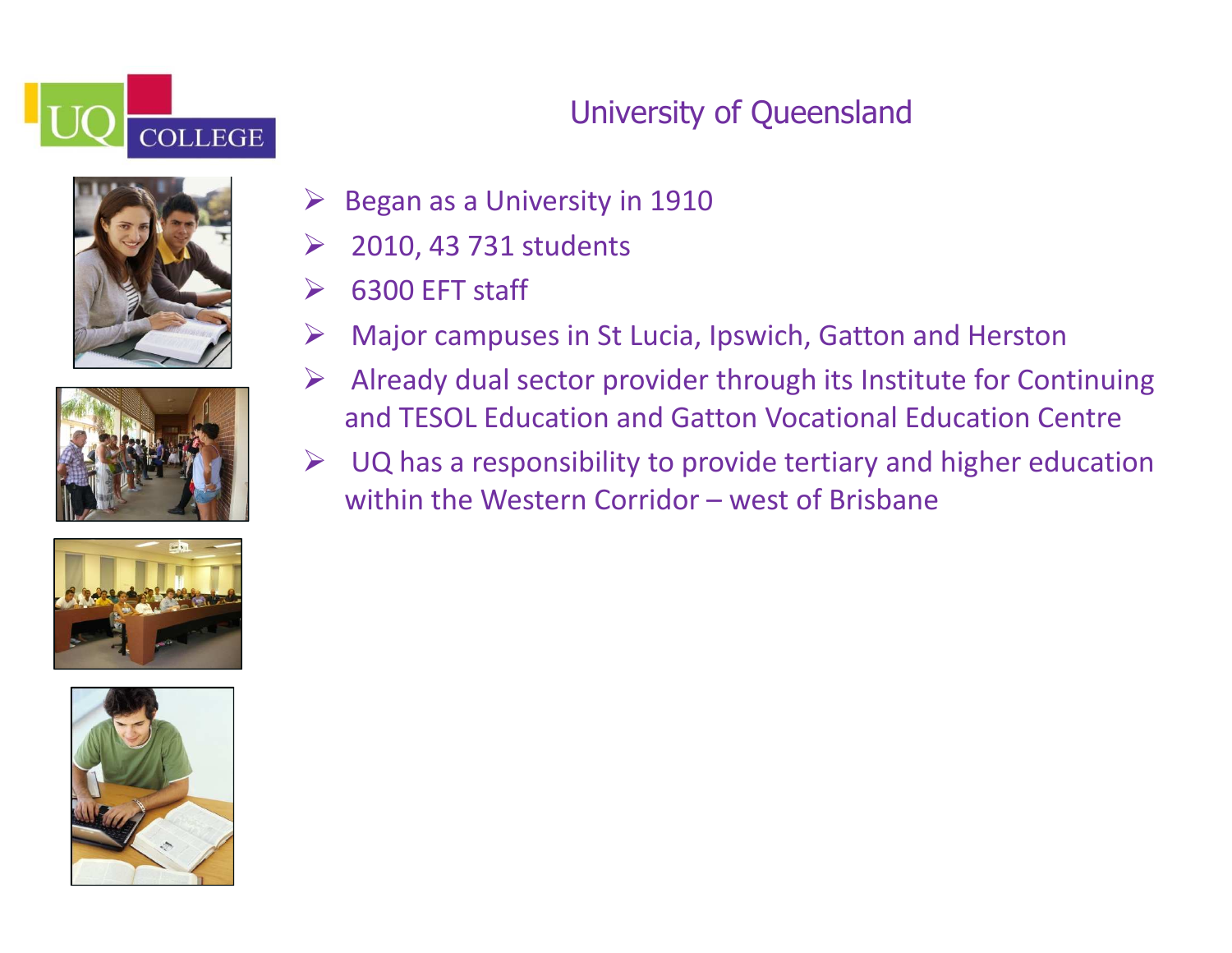







# UQ College

- **Began in August 2010**
- $\blacktriangleright$ Fully owned by UQ- not for profit company
- $\sum_{i=1}^{n}$ Board of Directors
- April 2011- 24 students- Tertiary Preparation
- $\triangleright$  September 2011 first intake of Associate degree students
- > April 2011-5 full time staff plus four casual teaching
- $\blacktriangleright$ Located @ Ipswich campus
- $\triangleright$  Aiming to become a dual sector provider offering both VET and HE
- VET registration by June 2011
- $\triangleright$  HE provider status by mid 2012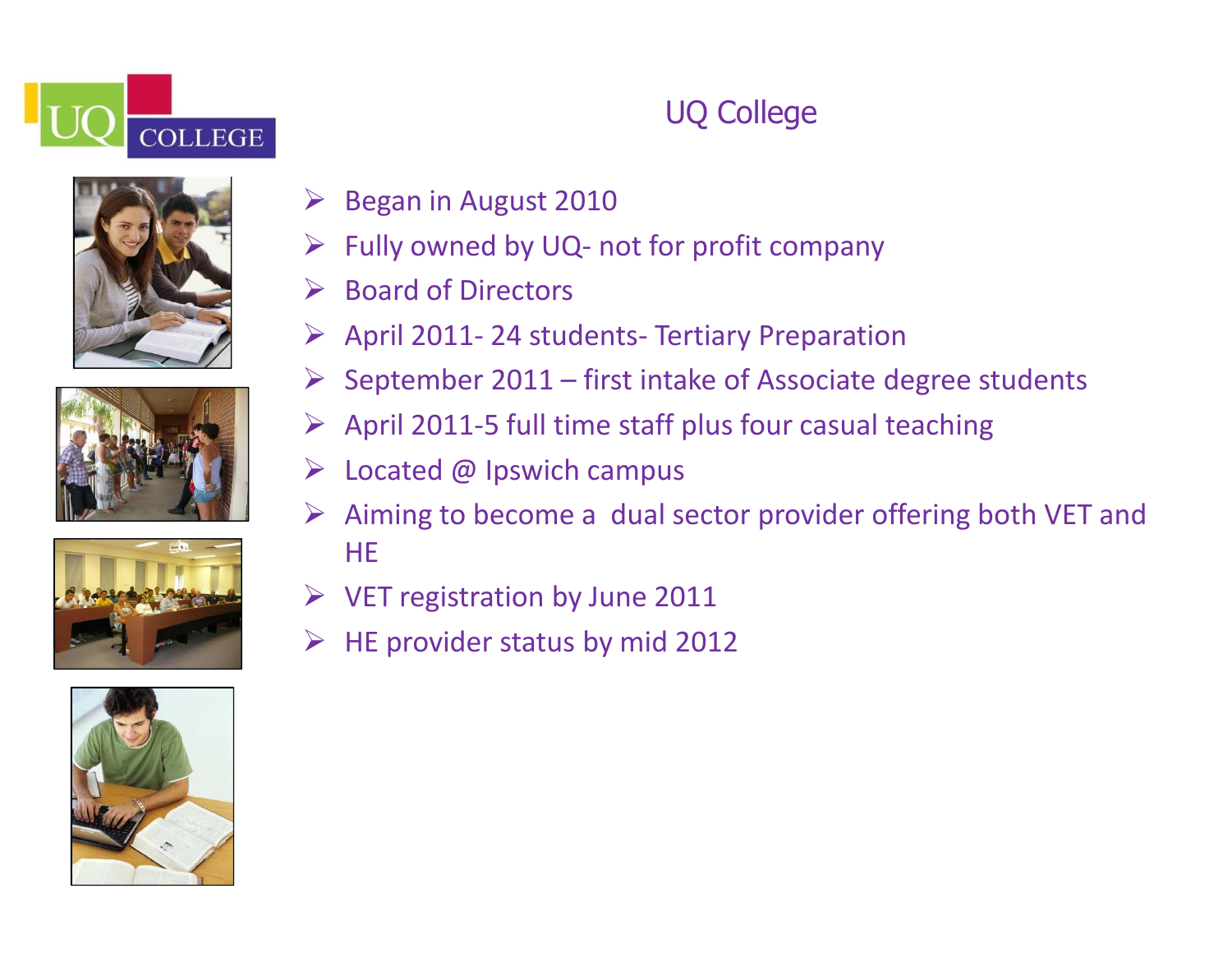









## UQ College

- • To provide educational and related services in fields such as higher education, vocational education and training and continuing education
- • To operate a college at one or more locations within and or outside Australia to further these objects
- • To promote and provide academic courses and pathways for domestic students to UQ
- To maximise the number of students seeking to enter UQ via the College and to •maximise their educational achievement and their preparation for university life
- • To promote and provide educational programs that meet and respond to the educational, professional and training needs of people and industry in the Western Corridor of Southeast Queensland, and the Ipswich/West Moreton and adjacent regions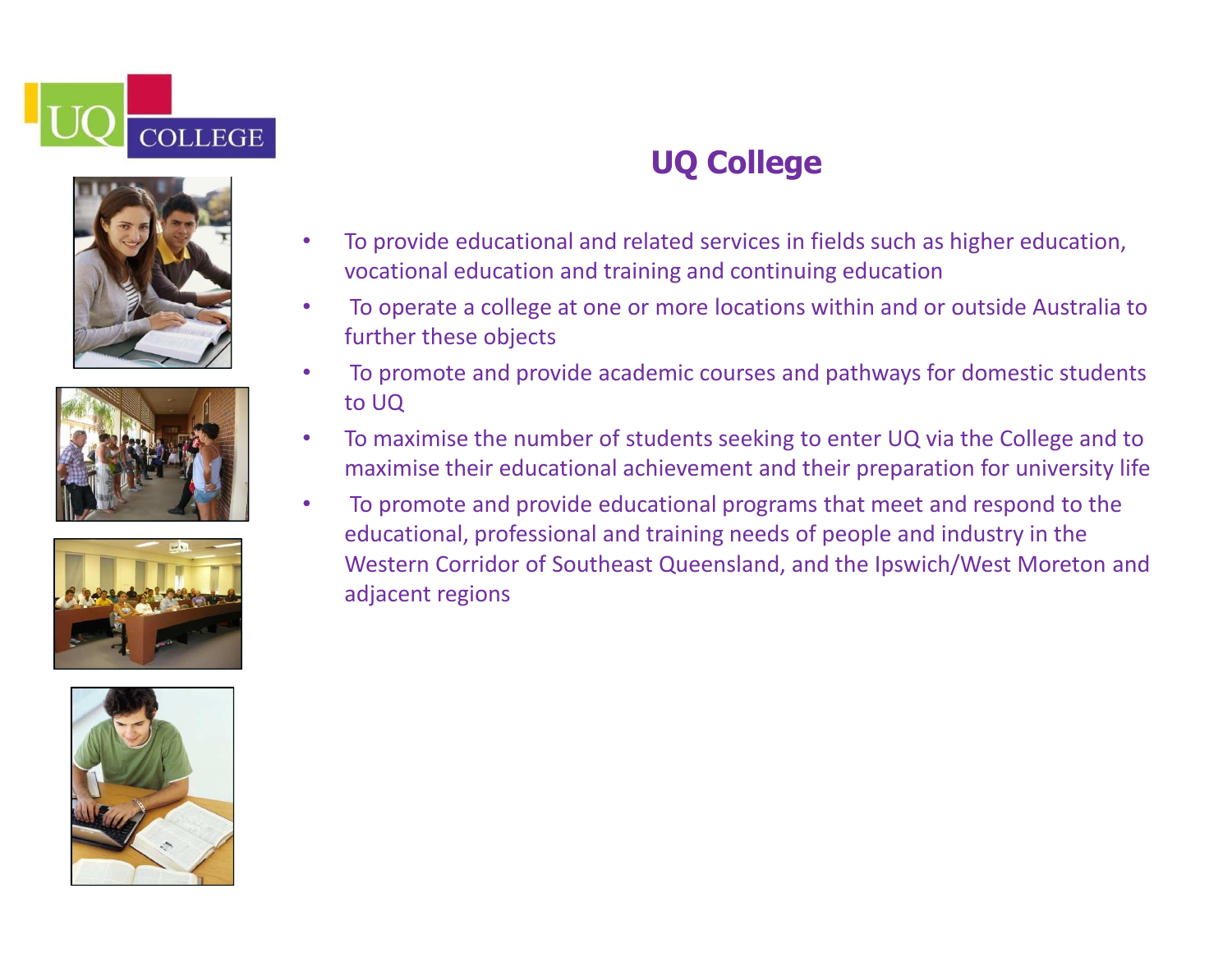







### UQ College- Bradley Review

- to grow educational attainment and improve vocational outcomes for students in Certificate III, higher level VET and degrees;
- $\triangleright$  to improve educational participation for students from low SES backgrounds in universities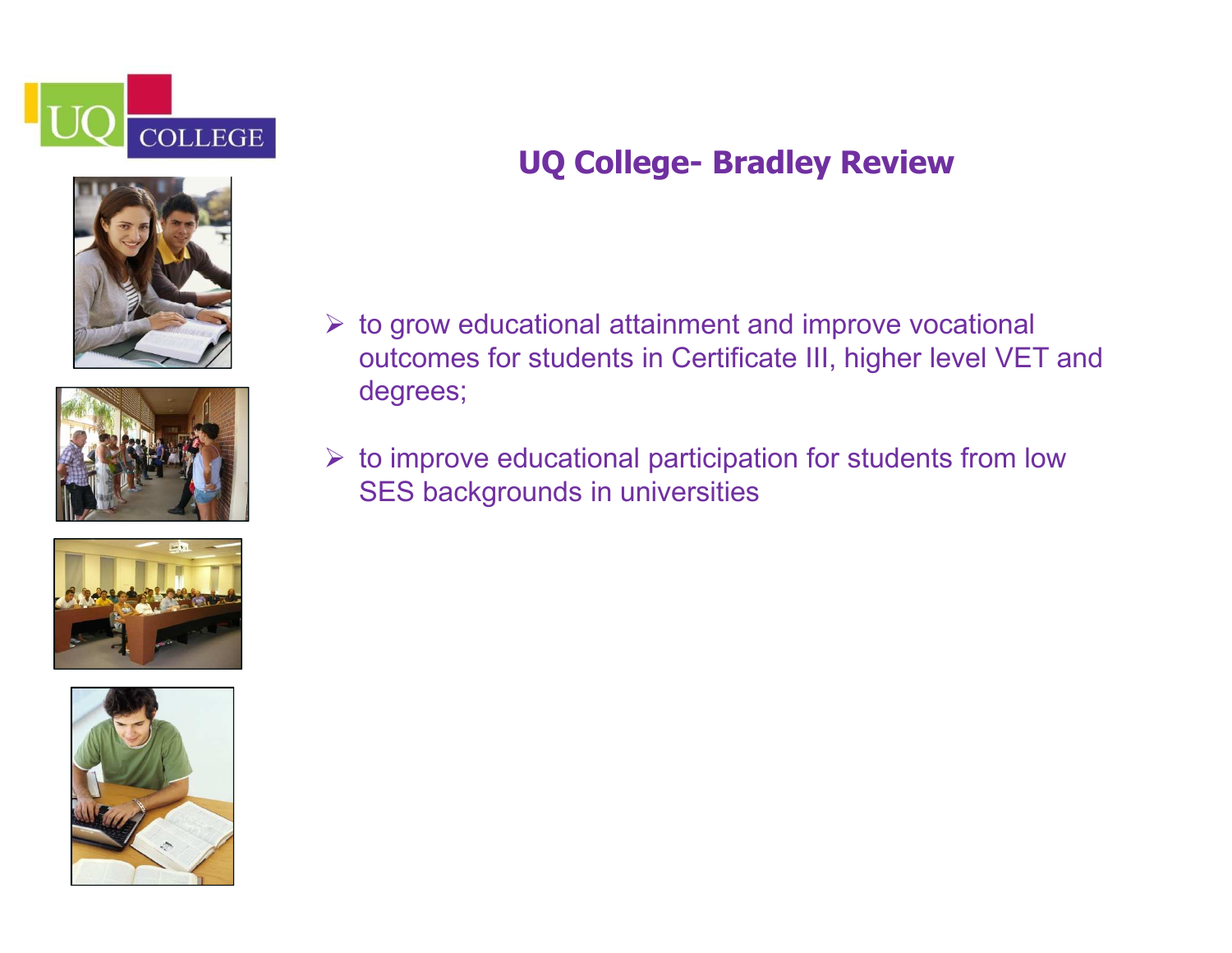









## UQ College- National Priorities

- $\triangleright$  increase the proportion of the population aged 25-34 years with a degree from 32% in 2008 to 40% by 2025
- halve the proportion of Australians aged 20 to 64 years highly built and the contract of the contract of the contract of the contract of the contract of the contract of the contract of the contract of the contract of the c without a certificate level III qualification by 2020;
- $\triangleright$  double the number of VET higher qualification completions (diplomas and advanced diplomas) by 2020;
- $\triangleright$  increase the percentage of students from low socio-economic<br>bookgrounds in universities from around 15,16% in 2007 to backgrounds in universities from around 15-16% in 2007 to20% by 2020;
- halve the gap for Indigenous students in Year 12 or equivalent attainment by 2020.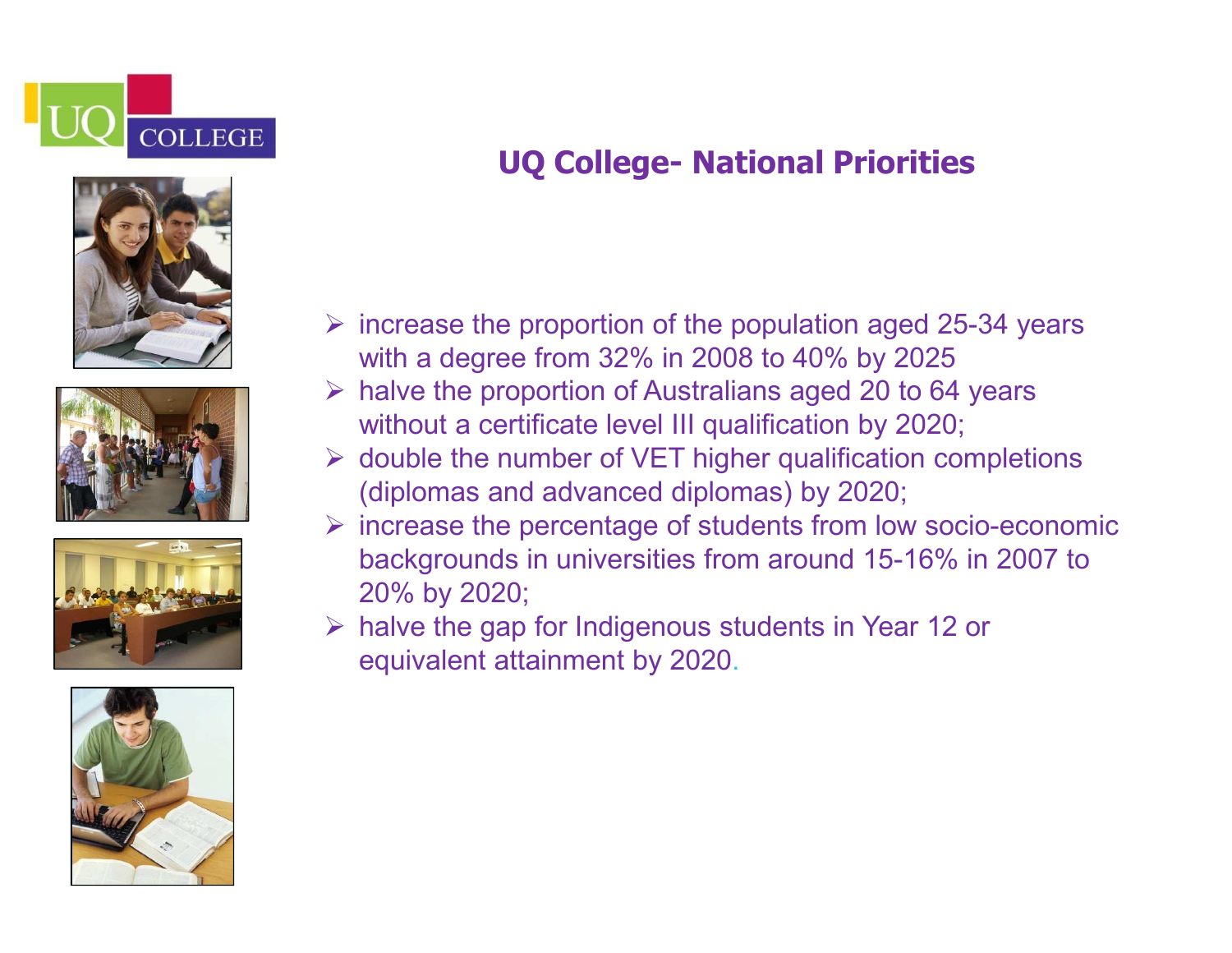









## UQ Ipswich Campus Profile

- $\bullet$ Currently offers: Bachelors Degrees in Nursing, Midwifery,
- $\bullet$  Medicine Surgery, Health Sciences. Beginning semester of a B. Arts and a Grad Diploma in Education
- • Did have Bachelor degrees in Business, Human Services, Education.
- $\bullet$ Now withdrawn following a Review in 2007
- •Business degree took 260 first years at its peak and 150 in 2010
- •General Program has reduced
- •Competition now from USQ who have a campus at Springfield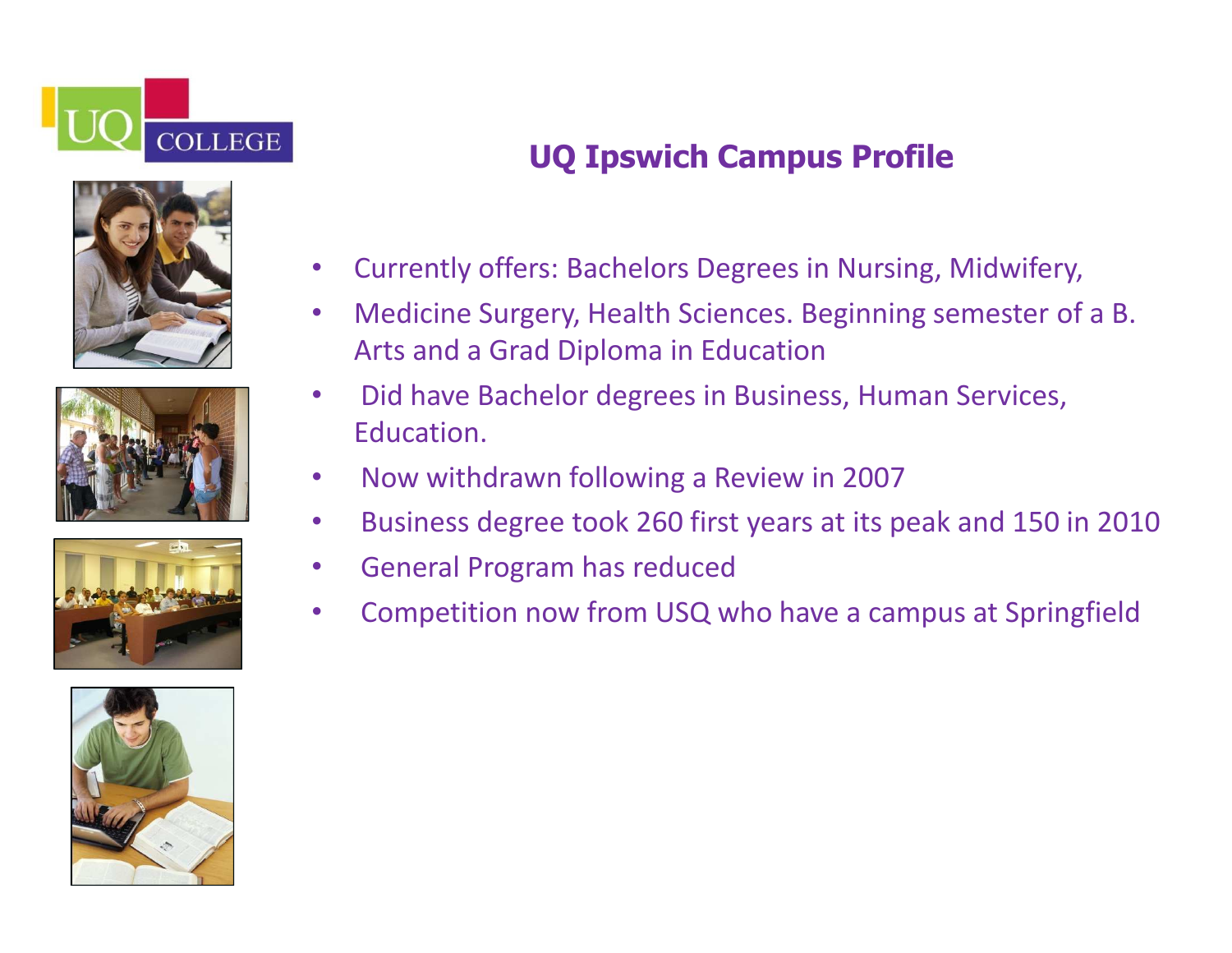









## Regional Demographics

- • Population currently of 270000; Ipswich growth above State average; Expected to triple by 2031.
- •Higher proportion of single parent families than the State average
- • High level of disadvantaged families ; 31.1% in the lowest quintile of income, 26.3% in
- $\bullet$ the second lowest and only 5.2% in the highest
- $\bullet$  Educational achievement lower than the state average. 41.4% have yr 12 as highest
- • level- State average 49.5%; 44.3% have post school qualifications - State average 50.4%
- Low unemployment in low skill jobs. Workforce participation lower than State •average.
- $\bullet$ 58.25% connected to internet while the state average is 62.8%.
- • Overseas population 14.2% against State average of 17.9%. Pockets of overseas groups such as South Sea Islanders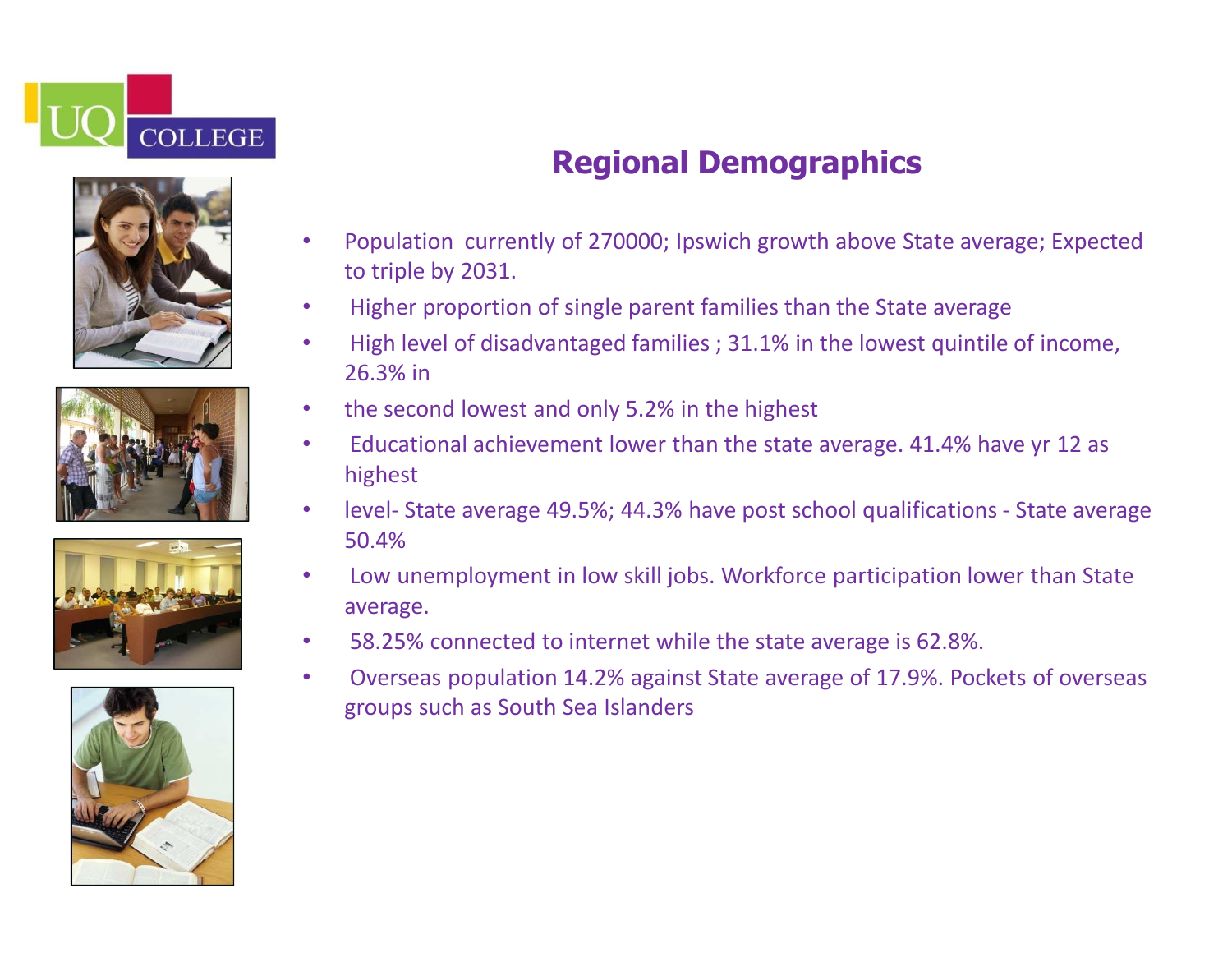









### Associate Degree in Business

- $\bullet$ 16 Courses (subjects)
- •Offered over 4 trimesters
- $\bullet$ First intake September 2011- part and full time
- $\bullet$ Intakes in January, May and September 2012
- $\bullet$ Apply through QTAC
- $\bullet$  Grade 12 or equivalent entry level with English -provision for interviews for students not at this level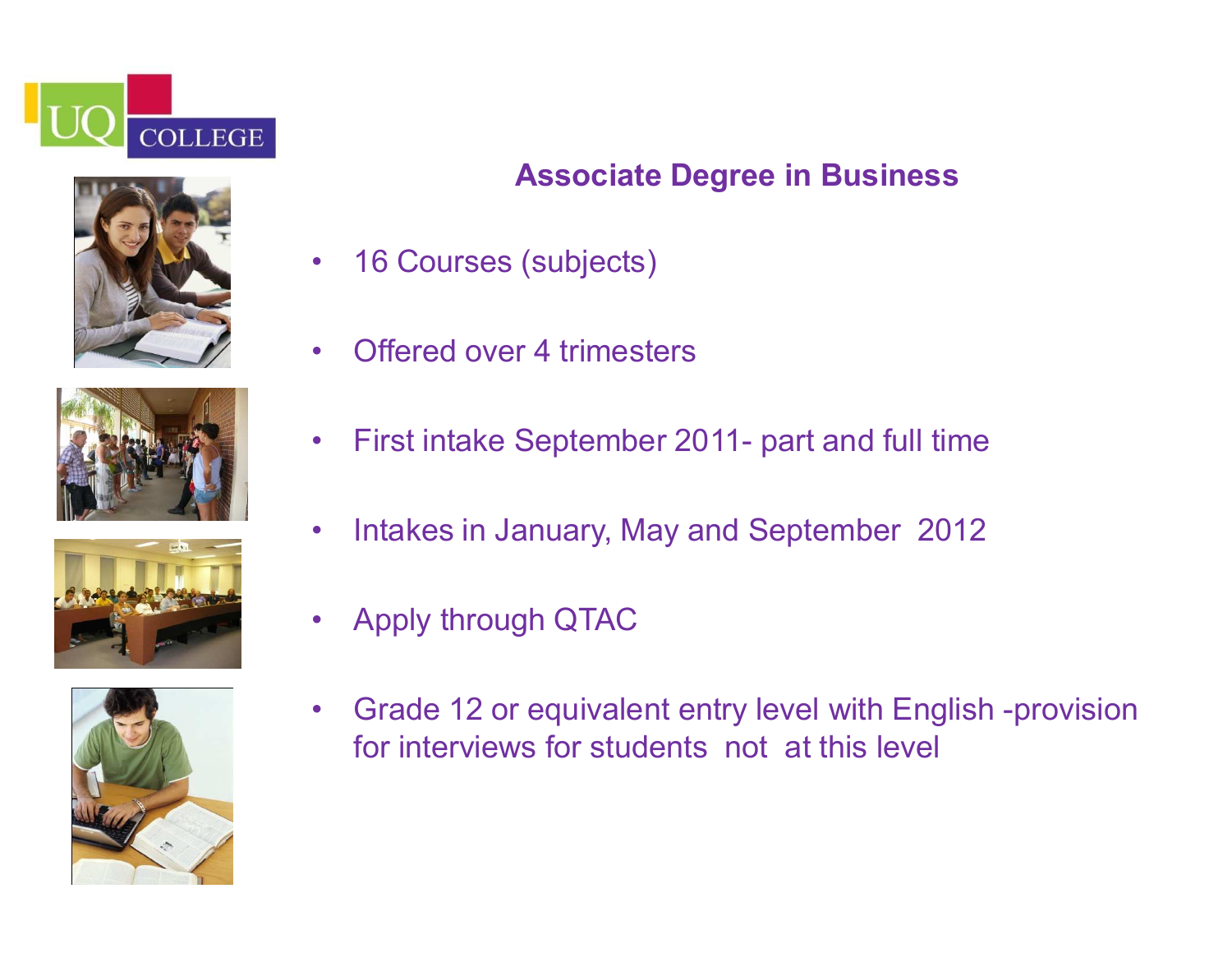



Associate Degree in Business

• Introduces students to foundations of several disciplines (business mathematics, business language, politics,marketing, accounting, law, information systems, management theory, statistics, economics, organizational psychology



• Assist the development of learning skills necessary to be successful in a university environment

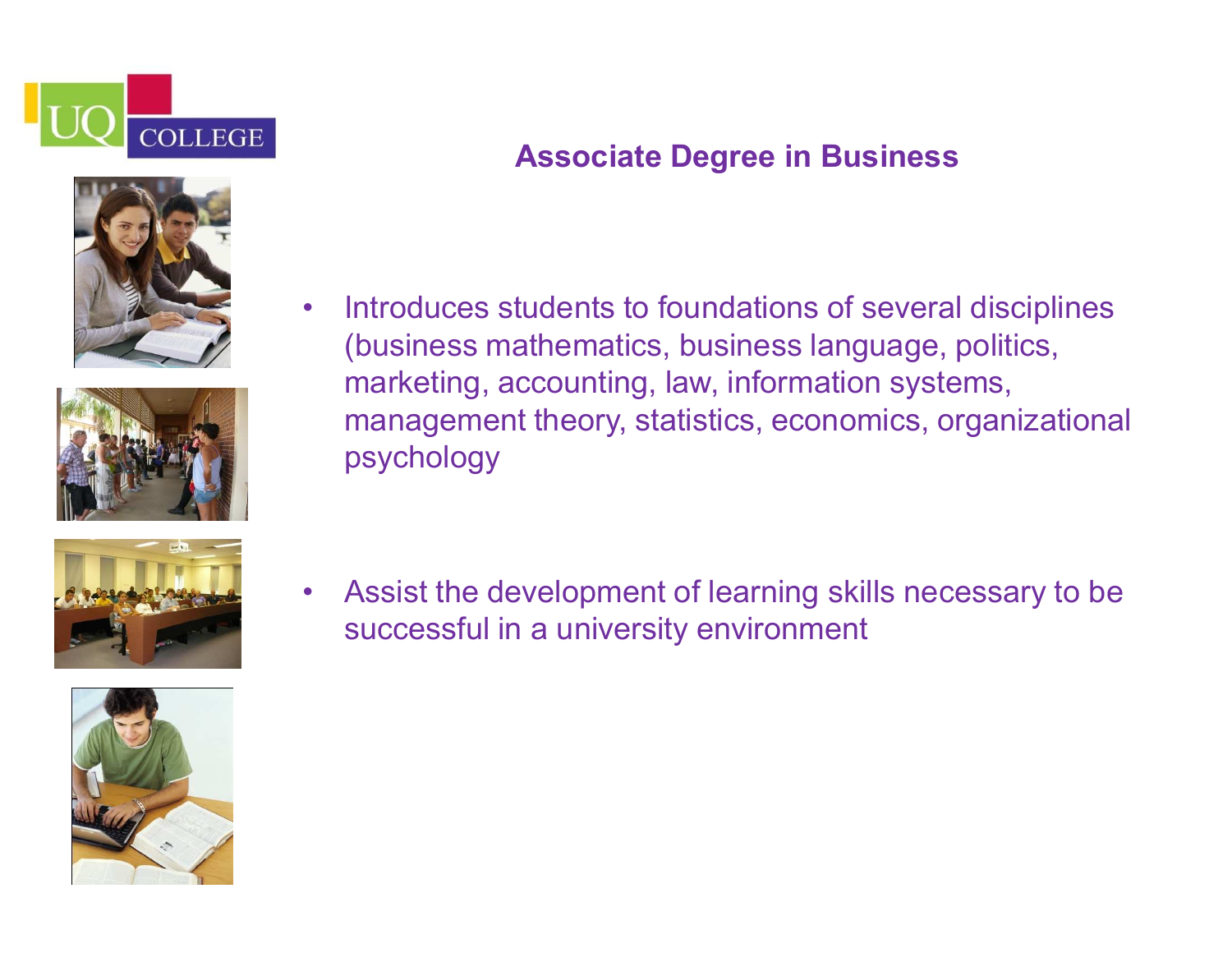







### Research Proposal

- • Three year longitudinal case study of a response to Bradley and National **Priorities**
- $\blacktriangleright$  Research student experience of a foundation year for a diverse range of students seeking pathways to further study,
- $\blacktriangleright$  Research the range and market for preparatory programs for further study in particular disciplines or industry areas,
- $\blacktriangleright$  Research language literacy and numeracy levels of students and ideas for support at a variety of levels
- $\blacktriangleright$  Research entry programs for degrees, including teaching the early years of degrees
- Research new diplomas and /or associate degrees that offer graduates the choice  $\epsilon$  (ii) outline into the used in the choice of (i) exiting into the workplace with demonstrable skills or, (ii) proceeding to the second year of a bachelor degree with full credit
- Research credit and articulation for the first year, and post-graduate course work qualifications in both VET and HE.